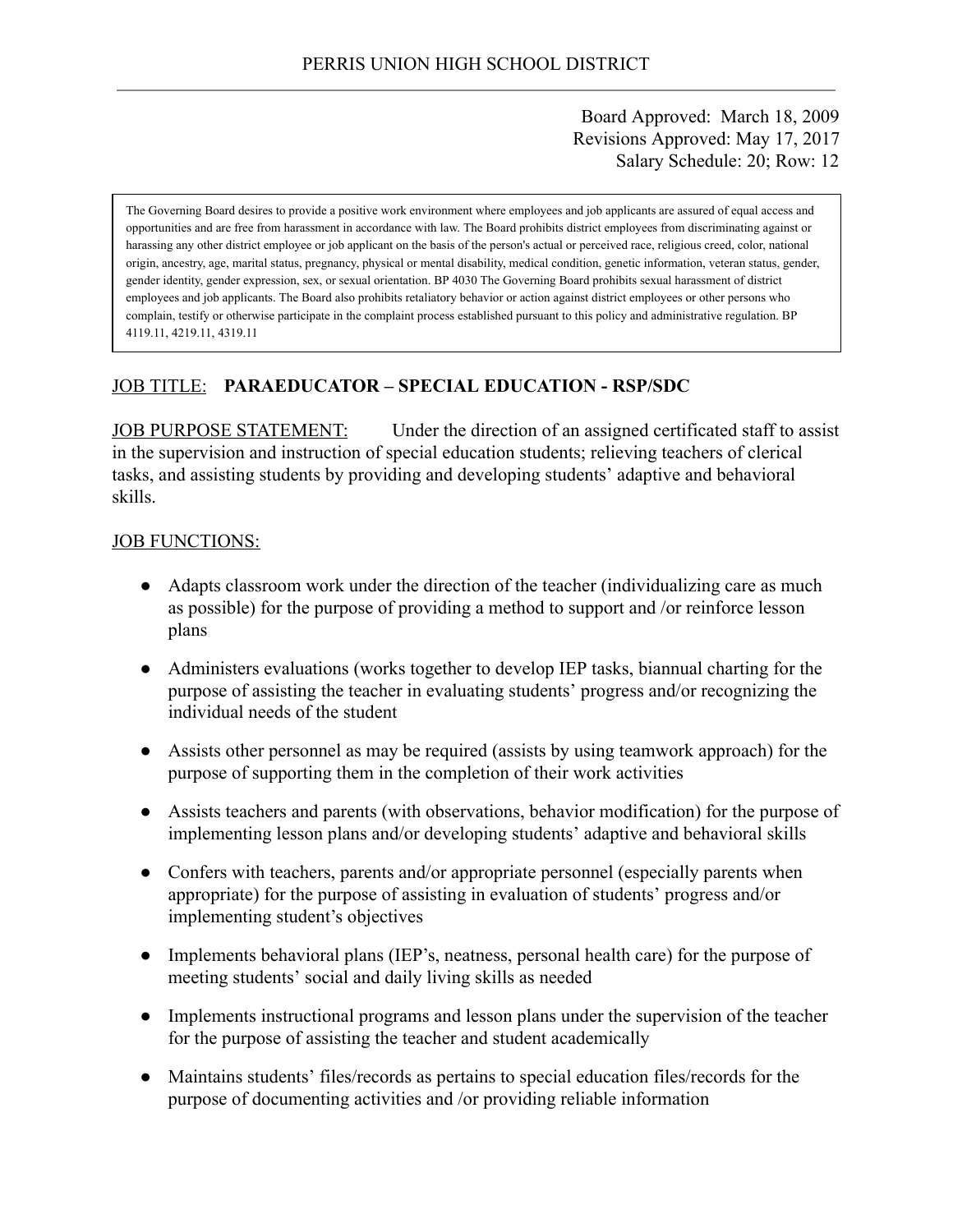# JOB TITLE: **PARAEDUCATOR – SPECIAL EDUCATION – RSP/SDC** Page 2 of 3

#### JOB FUNCTIONS – continued

- Monitors individual students (both in special education and general education) for the purpose of providing a safe and positive learning environment
- Participates in various trainings/inservice/meetings (CPR training, Pro Act, etc) for the purpose of sharing information and/or improving skills /knowledge
- Performs record keeping and basic clerical functions, scheduling, copying, etc, for the purpose of supporting the teacher and providing classroom materials
- Responds to emergency situations for the purpose of resolving immediate safety concerns
- Supervises/assists and works with regular education as well as special education students
- Assists all students in the Learning Center
- Works individually with student on a one-on-one  $(1:1)$  basis or with small groups of students
- Establish and maintain effective working relationships with others
- Performs other related duties as assigned or needed

### PHYSICAL ABILITIES:

- Visual ability to read handwritten or typed documents and the display screen of various office equipment and machines
- Able to conduct verbal conversation in English
- Able to hear normal range verbal conversation (approximately 60 decibels)
- Able to sit, stand, stoop, kneel, squat, bend, lift (50 pounds floor lift & 50 pounds arm lift), carry (10 pounds), push/pull (10 pounds), climb, and walk
- Able to exhibit a full range of motion for shoulder, elbow, back, hip, and knee
- Able to demonstrate manual dexterity necessary to operate a computer and other classroom equipment in a safe and efficient manner

## JOB QUALIFICATIONS:

Skills, Knowledge, Abilities and Responsibilities:

- Skills are required to perform single non-technical tasks with a potential need to upgrade skills in order to meet changing job conditions.
- Knowledge is required to perform basic math including calculations of fractions, percents, ratios, up through Algebra; read and interpret instructions and textbooks; and